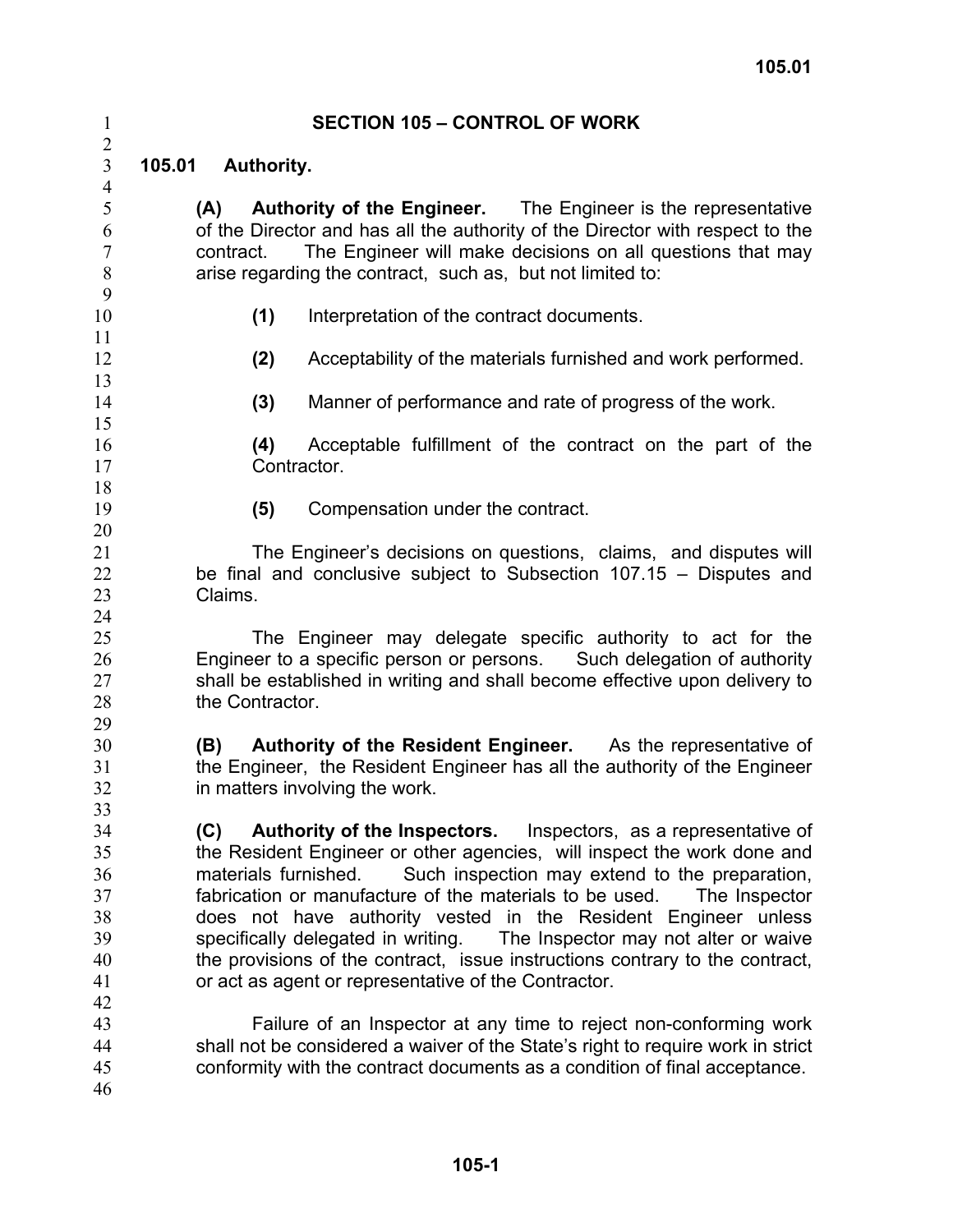**(D) Authority of the Consultant.** The State may engage Consultants to perform duties in connection with the work. Unless otherwise specified in writing to the Contractor, such retained consultants shall have no greater authority than an Inspector. 47 48 49 50

51

52 53 54 55 56 57 58 59 60 61 **105.02 Submittals.** The contract contains the description of various items that the Contractor must submit to the Engineer for review and acceptance. The Contractor shall review all submittals for correctness, conformance with the requirements of the contract documents and completeness before submitting them to the Engineer. The submittal shall indicate the contract items and specifications subsections for which the submittal is provided. The submittal shall be legible and clearly indicate what portion of the submittal is being submitted for review if more than the required submissions at the earliest possible date. The Contractor shall provide six copies of the required submissions at the earliest possible date.

62

65

63 64 Failure to furnish acceptable submittal(s) may result in the suspension of payments due the Contractor.

66 67 68 The Contractor shall not add onto the submittals any conditions or disclaimers that conflict with the contract requirements.

- 69 **105.03 Shop Drawings.**
- 70

80

71 72 73 74 75 76 77 78 79 **(A) Shop Drawing Requirements.** The Contractor shall prepare, thoroughly check, approve, and submit all shop drawings to the Engineer for review. Whenever possible, electronic files in MS Word, MS Excel and Microstation format shall be submitted with the hard copies. The Contractor shall indicate its approval by stamping and signing each submittal of shop drawing. Any shop drawing submitted without being reviewed, stamped and signed will be returned as an incomplete submittal, and any delay caused thereby shall be the Contractor's responsibility.

81 82 83 84 85 86 87 88 89 90 91 92 93 All drawings, which require an engineering stamp, shall be stamped by professional engineers licensed in the State of Hawaii. Shop drawings shall indicate in detail all parts of an item of work, including erection and setting instructions and engagements with work of other trades or other separate contractors. Shop drawings for structural steel, millwork, pre-cast concrete and falsework, formwork or centering with heights of 40 feet or more or open spans of 20 feet or more shall consist of calculations, fabrication details, erection drawings and other shop drawings, as necessary, to show the details, dimensions, sizes of members, anchor bolt plans, insert locations and other information necessary for the complete fabrication and erection of the structure to be constructed. Shop drawings shall also include stress sheets, drawings, bending diagrams for reinforcing steel, and plans for erection, falsework,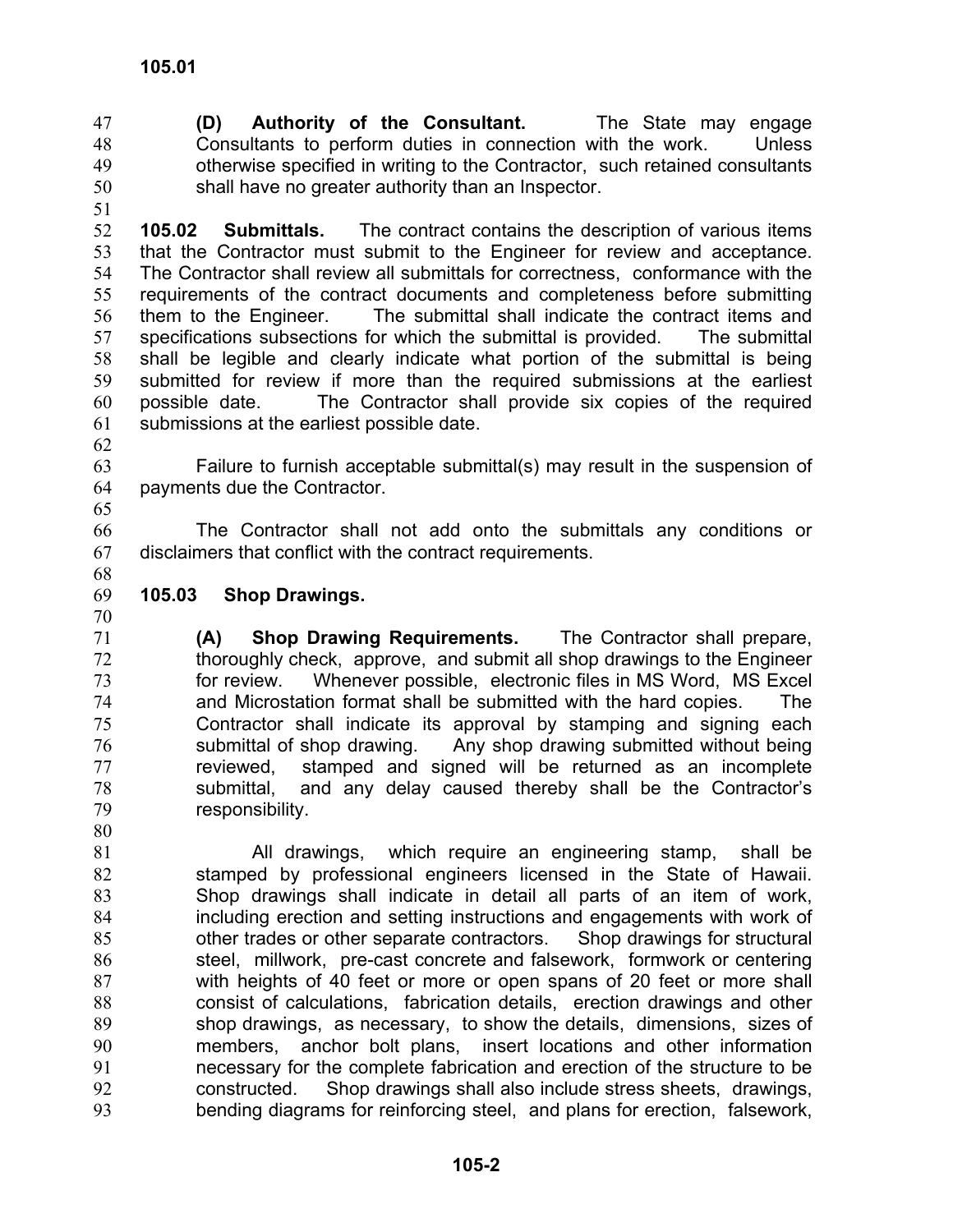framework, cofferdam, and other items or such other similar data required for the successful completion of the work. 94 95

96

122

130

135

97 98 99 100 101 102 103 104 105 106 107 All shop drawings as required by the contract, or as determined by the Engineer to be necessary to illustrate details of the work shall be submitted to the Engineer with such promptness as to cause no delay in the work or the work of any other Contractor. Delay caused by the failure of the Contractor to submit shop drawings on a timely basis to allow for review, possible resubmittal and acceptance will not be considered as a justifiable reason for a contract time extension. Contractor, at its own risk, may proceed with the work affected by the shop drawings after they are submitted but before receiving acceptance. The State shall not be liable for any increase in contract price or contract time required for the correction of work done without the benefit of accepted shop drawings.

- The Contractor shall not make changes to the accepted shop drawings without submitting a written request to the Engineer and reviewing a written acceptance of the change by the Engineer.
- 113 114 115 116 117 118 119 120 121 By approving and submitting shop drawings, the Contractor thereby represents that it has determined and verified all field measurements and field construction criteria, or will do so, and that it has checked and coordinated each shop drawing with the requirements of the work and the contract documents. When shop drawings are prepared and processed before field measurements and field construction criteria can be or have been determined or verified, the Contractor shall make all necessary adjustments in the work or resubmit further shop drawings, all at no increase in contract price or contract time.
- 123 124 125 126 127 128 129 The shop drawing submitted must be accompanied by a transmittal giving a list of the titles and numbers of the drawings. Each series shall be numbered consecutively for ready reference and the submittal shall be marked with enough information to identify itself, including date, project name and number, name of the submitting Contractor or subcontractor, revision number, and revision box which gives date of the revision and what the revisions changed.
- 131 132 133 134 The size of the sheets that shop drawings are prepared on shall be appropriate to suit the drawing being presented so that the information is clearly and legibly depicted. The Engineer will determine what size is appropriate.
- 136 137 138 139 When required by the contract, the Contractor shall submit to the Engineer descriptive sheets such as brochures, catalogs and illustrations, which will completely describe the material, product, equipment, furniture or appliances to be used in the project as shown in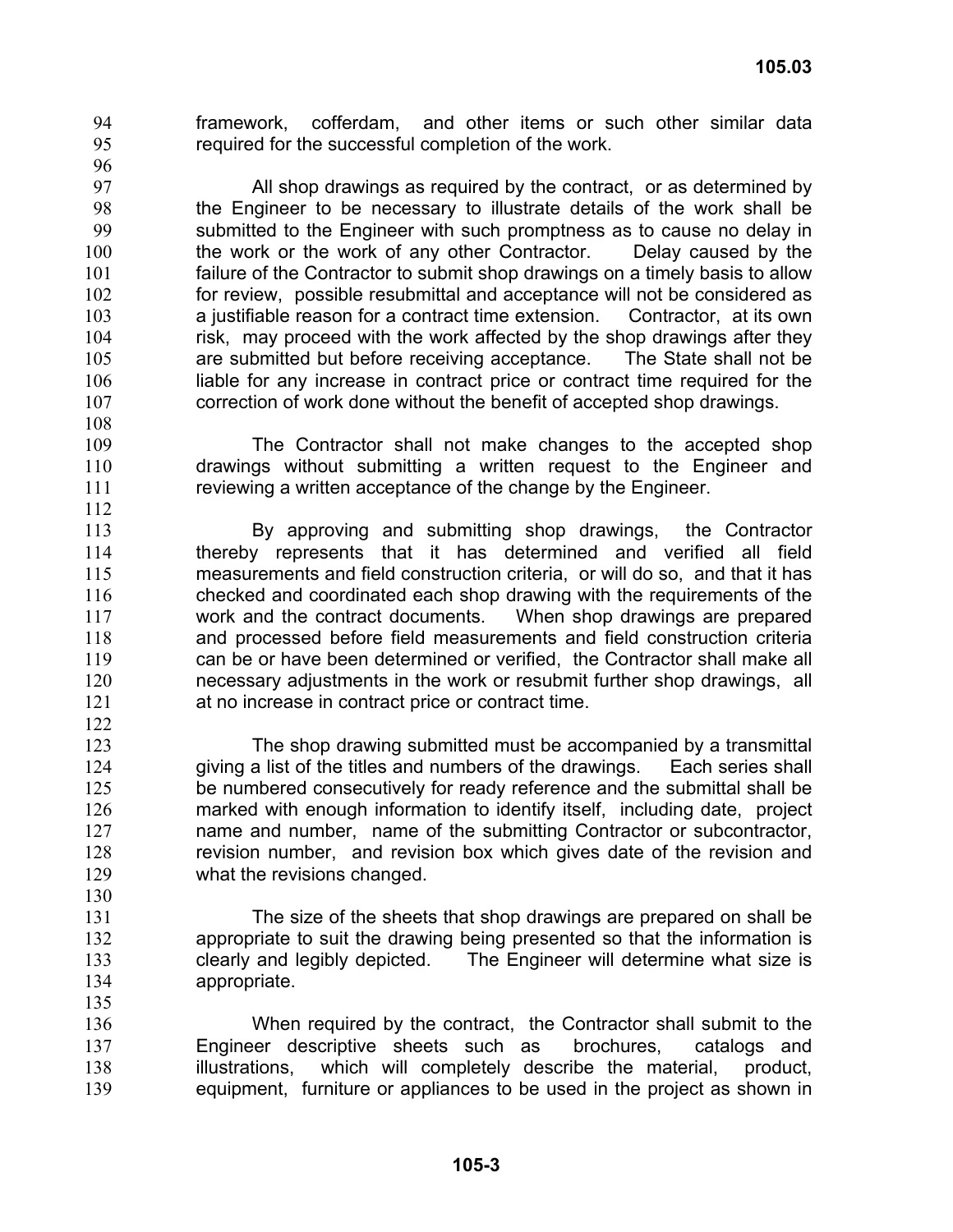- the drawings and specifications and indicate such conformity by marking, or stamping and signing each sheet. 140 141
- 142

143 144 145 146 147 148 149 150 151 152 153 **(B) Submittal for Deviations and Variances.** The Contractor shall include with the submittal, written notification clearly identifying and summarizing all deviations or variances from the contract drawings, specifications and other contract documents. The variances shall also be clearly indicated on the shop drawing, descriptive sheet, and material sample or color sample. Failure to so notify of and identify such variance shall be grounds for rejection of the related work or materials, notwithstanding that the Engineer accepted the submittal. If the variances are not acceptable to the Engineer, the Contractor will be required to furnish the item as specified or indicated on the contract documents at no increase in contract price or contract time.

154

155 156 157 158 159 160 161 162 163 164 165 166 **105.04 Review and Acceptance Process.** The Engineer will complete the review of the submittal within 30 days from the date of receipt unless a different review time is established by the contract documents. The Engineer will advise the Contractor, in writing, as to the acceptability of the submittal. Should the Engineer partially or totally reject the submittal, the Contractor shall modify the submittal as required by the Engineer and resubmit the item within 15 days. At this time, the review and acceptance cycle described above shall begin again. The review and acceptance cycle shall begin again as described above each time the submittal is returned to the Contractor for modification. If the volume of the shop drawings submitted at any time for review is unusually large, the Contractor shall inform the Engineer of its preferred order for reviews, and the Engineer will use reasonable efforts to accommodate the Contractor's priority.

167

168 169 170 171 172 173 174 175 176 177 178 179 180 181 182 The acceptance by the Engineer of the Contractor's submittal relates only to their sufficiency and compliance with the intention of the contract. Acceptance by the Engineer of the Contractor's submittal does not relieve the Contractor of any responsibility for accuracy of dimensions, details, and proper fit, and for agreement and conformity of submittal with the contract drawings and specifications. Nor will the Engineer's acceptance relieve the Contractor of responsibility for variance from the contract documents unless the Contractor, at the time of submittal, has provided notice and identification of such variances required by this section. Acceptance of a variance shall not justify a contract price or time adjustment unless the contractor requests such adjustment at the time of submittal and the adjustment is explicitly agreed to in writing by the Engineer. Any such request shall include price details and proposed scheduling modifications. Acceptance of a variance is subject to all contract terms, stipulations and covenants, and is without prejudice to any and all rights under the surety bond.

183

184 185 186 If the Engineer returns a submittal to the Contractor that has been rejected, the Contractor, so as not to delay the work, shall promptly make a resubmittal conforming to the requirements of the contract documents and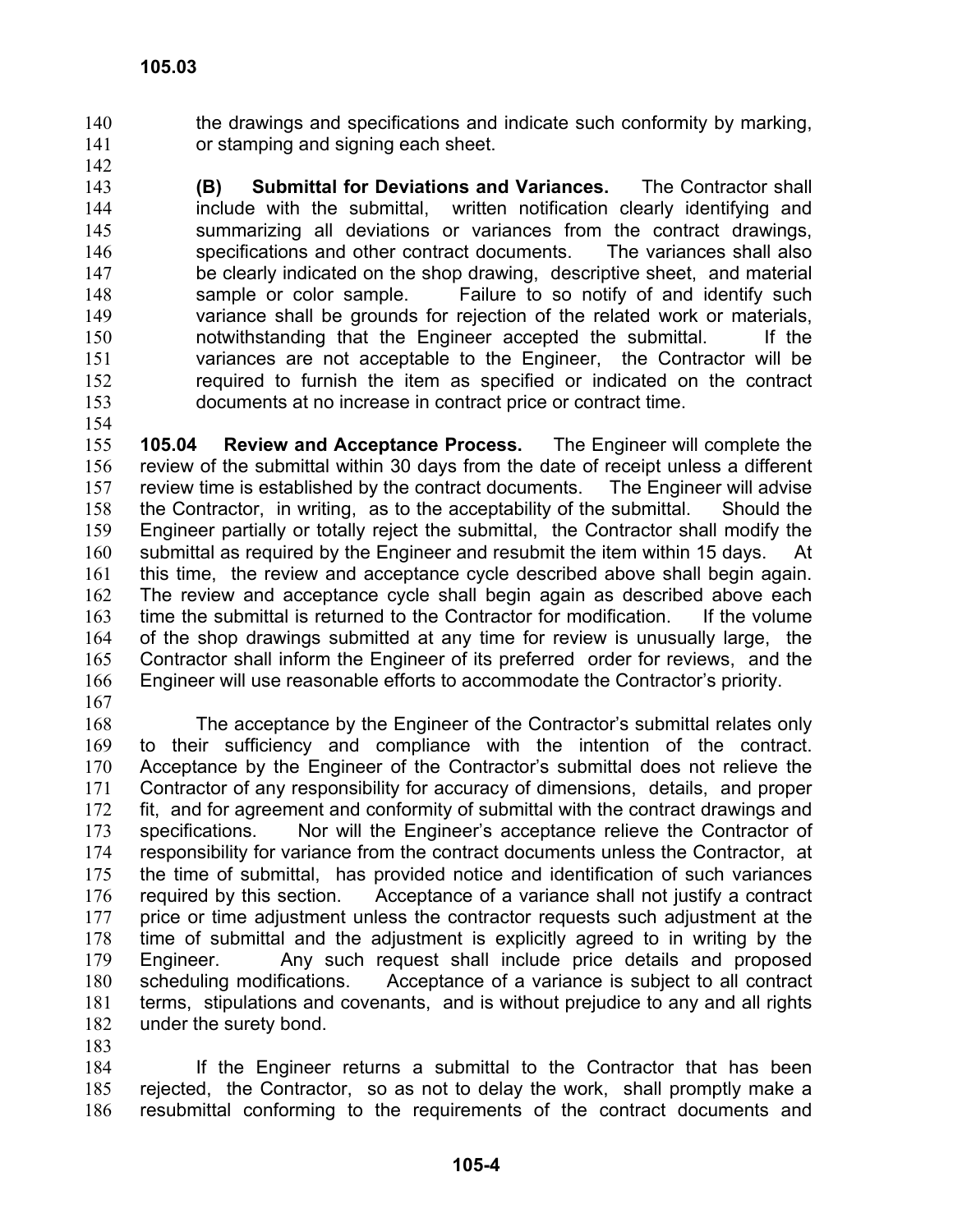indicating in writing on the transmittal and the subject submittal what portions of the resubmittal have been altered in order to meet the acceptance of the Engineer. Any other differences between the resubmittal and the prior submittal shall also be specifically described in the transmittal. 187 188 189 190

191

192 193 194 195 196 197 198 No mark or notation made by the Engineer on or accompanying the return of any submittal to the Contractor shall be considered a request or order for a change in work. If the Contractor believes any such mark or notation constitutes a request for a change in the work for which it is entitled to an adjustment in contract price, contract time, or both, the Contractor must follow the procedures established in Subsection 104.02 – Changes or lose its right to claim for an adjustment.

199

200 201 202 203 204 205 **105.05 Interpretations of the Contract Documents; Conflicts and Ambiguity.** The contract documents are complimentary. Any requirement occurring in one document is as binding as though occurring in all. A stricter requirement prevails over any less strict requirement. The stricter requirement will be the requirement that provides the greater product life, durability, strength and function.

206

207 208 209 210 211 212 213 214 215 The Contractor shall carefully study and compare the contract documents with each other, with field conditions and with the information furnished by the State and shall immediately report to the Engineer errors, conflicts, ambiguities, inconsistencies, or omissions discovered. Should an item not be sufficiently detailed or explained in the contract documents, the Contractor shall report to the Engineer immediately and request the Engineer's clarification and interpretation. The Engineer will issue a clarification or interpretation that is consistent with the intent of and reasonably inferred from the contract documents.

- 216
- 217 218

# **105.06 Priority Within Drawings.**

219

**(1)** Numerical dimensions govern over scaled dimensions.

220 221

**(2)** Larger scale drawings govern over smaller scale drawings.

- **(3)** Notations, directions, and dimensions (whether word or numerical) control over schedules, and table references.
- 226 227 Any requirement occurring in one or more of the sheets is as binding as though occurring in all applicable sheets.
- 228

229 230 231 232 233 **105.07 Examination of Contract Documents and Project Site.** The Contractor shall examine carefully the project site to become familiar with the conditions to be encountered in performing the work and the requirements of the contract documents. The Contractor shall be charged with knowledge of all conditions at the site that may affect the work, including the storage of materials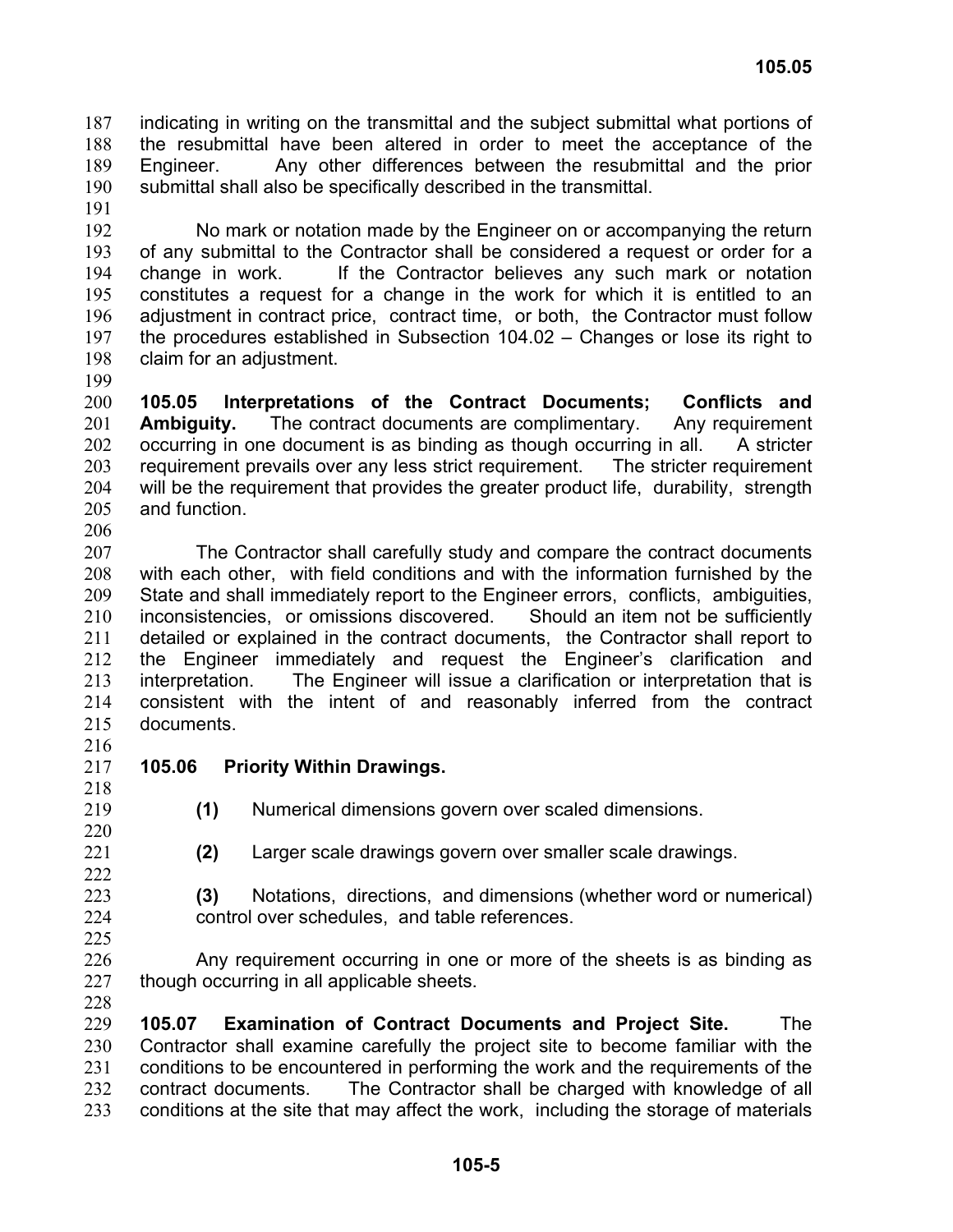and equipment and access thereto, that would normally be discovered by a reasonable pre-bid site inspection. 234 235

236

237 238 239 240 241 242 243 244 When the contract drawings include a log of test borings showing a record of the data obtained by the State's investigation of subsurface conditions, said log represents only the finding of the State as to the character of material encountered in its test borings and only at the location of each boring. Underground site conditions in Hawaii vary widely. Accordingly there is no warranty, either expressed or implied, that the conditions indicated are representative of those existing throughout the work or any part of it, or that other conditions may not occur.

245

246 247 248 249 Subsurface investigations, reports, explorations, and tests utilized by the State in preparation of the contract documents are not part of the contract documents, whether or not they are made available for review and inspection by the Contractor.

250

## 251 252 **105.08 Coordination Between the Contractor and the State.**

**(A) Furnishing Drawings and Special Provisions.** The State will furnish the Contractor 10 sets of the project plans and special provisions. The project plans furnished will be the same size as that issued for bidding purposes. The Contractor shall have and maintain at least one set of plans and specifications on the work site, at all times.

- 259 260 261 262 263 264 265 266 **(B) Superintendent.** The Contractor shall have a competent superintendent on the work site while work is being performed under the contract. The superintendent shall be able to read and understand the contract documents, shall be experienced in the type of project being undertaken and the work being performed, and shall be fluent in the English language. If a superintendent is not present at the work site, the Engineer shall have the right to suspend the work as described under Subsection 108.10 - Suspension of Work.
- 267 268 269 270 271 272 The Contractor shall provide the Engineer a written statement giving the name of the superintendents assigned to the project. The Contractor shall be responsible for notifying the Engineer in writing of any change in the superintendents in a timely manner.
- 273 274 275 276 277 278 **105.09 Coordination Between the Contractors.** Other work by other Contractors may be in progress within or near the project limits. Each Contractor shall conduct work so as not to hinder the progress of the work by other Contractors within or near the project limit. Each Contractor shall be responsible for any damage it causes to work of another Contractor. Contractors shall cooperate with each other, including but not limited to:
- 279
- 280
- **(1)** Coordinating their work schedules and traffic control plans.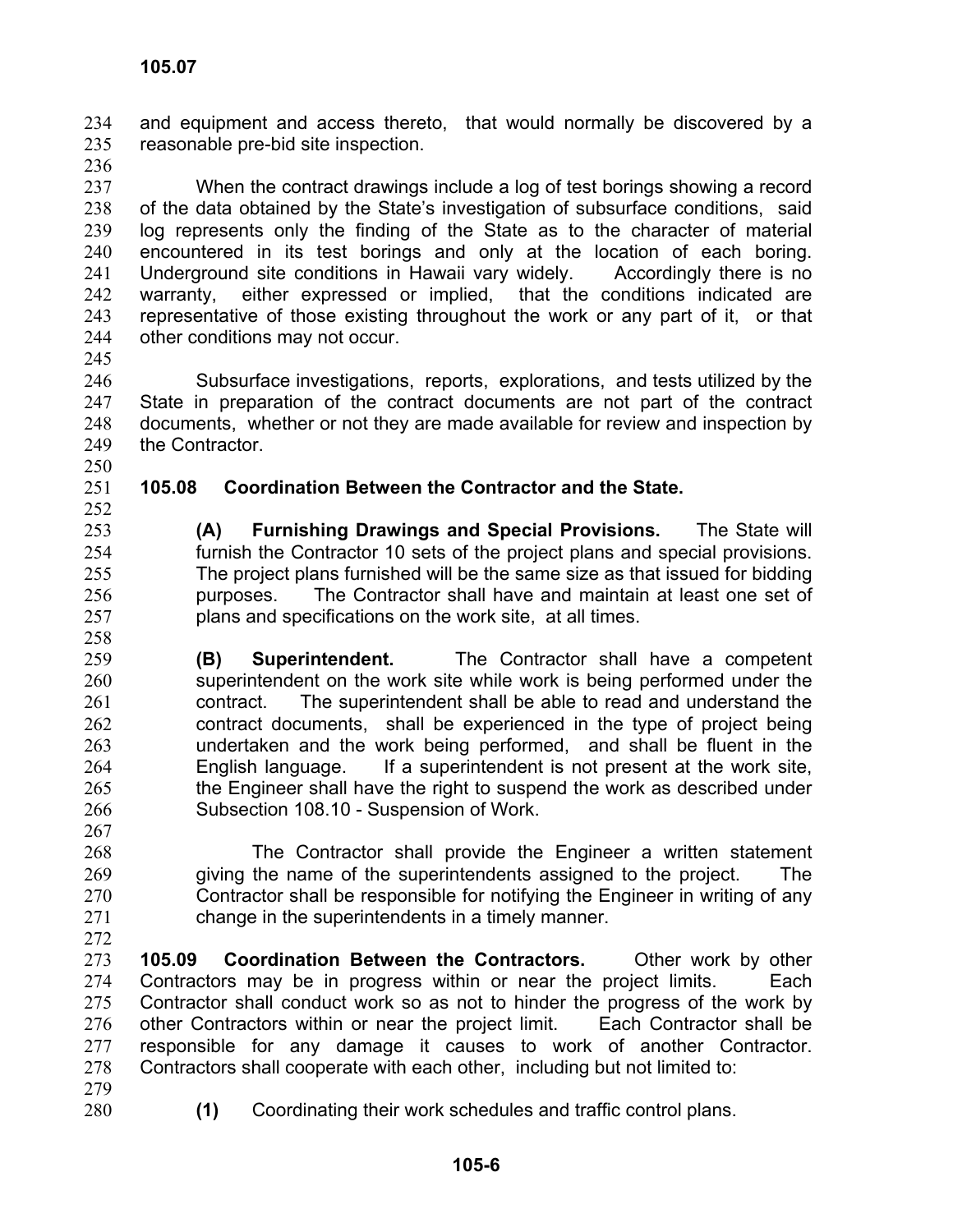- 282 **(2)** Placing and disposing the materials used.
	- **(3)** Operating and storage of equipment.

#### 286 **105.10 Construction Stakes, Lines and Grades.**

285 287

281

283 284

288 289 290 291 292 293 294 295 296 297 **(A) General.** The Contractor shall survey and stake out the work including verification and establishment of all lines, grades, dimensions, and elevations within the tolerances shown in Table 105.10-1 – Construction Survey and Staking Tolerances. The Contractor shall prepare and maintain field notes and supporting data in a manner acceptable to the Engineer. The field notes and supporting data shall be made available to the Engineer immediately upon request. The personnel doing the survey work and preparing the calculations derived therefrom shall be made available by the Contractor to the Engineer for explanation, clarification, or both, immediately upon request.

298 299 300 The Contractor shall immediately correct or replace deficient or inaccurate layout and construction work at no increase in contract price or contract time.

301 302 303 304 305 306 307 **(B) Survey and Staking Requirements.** The Engineer will furnish control points for the project limits, points of intersection, and benchmarks set by the Engineer or others. The Contractor shall be responsible for the laying out of all other necessary work from the given information. The Contractor shall reset the layout as many times as necessary to perform the work.

308 309 310 311 The Contractor shall preserve control points and stakes or marks that the Engineer or others have furnished. If the Contractor destroys or disturbs the control points, stakes, or marks, the State will charge the Contractor the cost of replacing the stakes or marks.

312 313

| Table 105.10-1<br>Construction Survey and Staking Tolerances <sup>(1)</sup>    |                   |                                                  |  |
|--------------------------------------------------------------------------------|-------------------|--------------------------------------------------|--|
| <b>Staking Phase</b>                                                           | <b>Horizontal</b> | <b>Vertical</b>                                  |  |
| <b>Existing State network control</b><br>points                                | $±0.06$ feet      | ±0.035 feet $\times \sqrt{M}^{(2)}$              |  |
| Local supplemental control<br>points set from existing State<br>network points | $±0.03$ feet      | $\pm 0.01$ feet $\times \sqrt{N}$ <sup>(3)</sup> |  |
| Table 105.10-1 (Continued)                                                     |                   |                                                  |  |

**Construction Survey and Staking Tolerances(1)**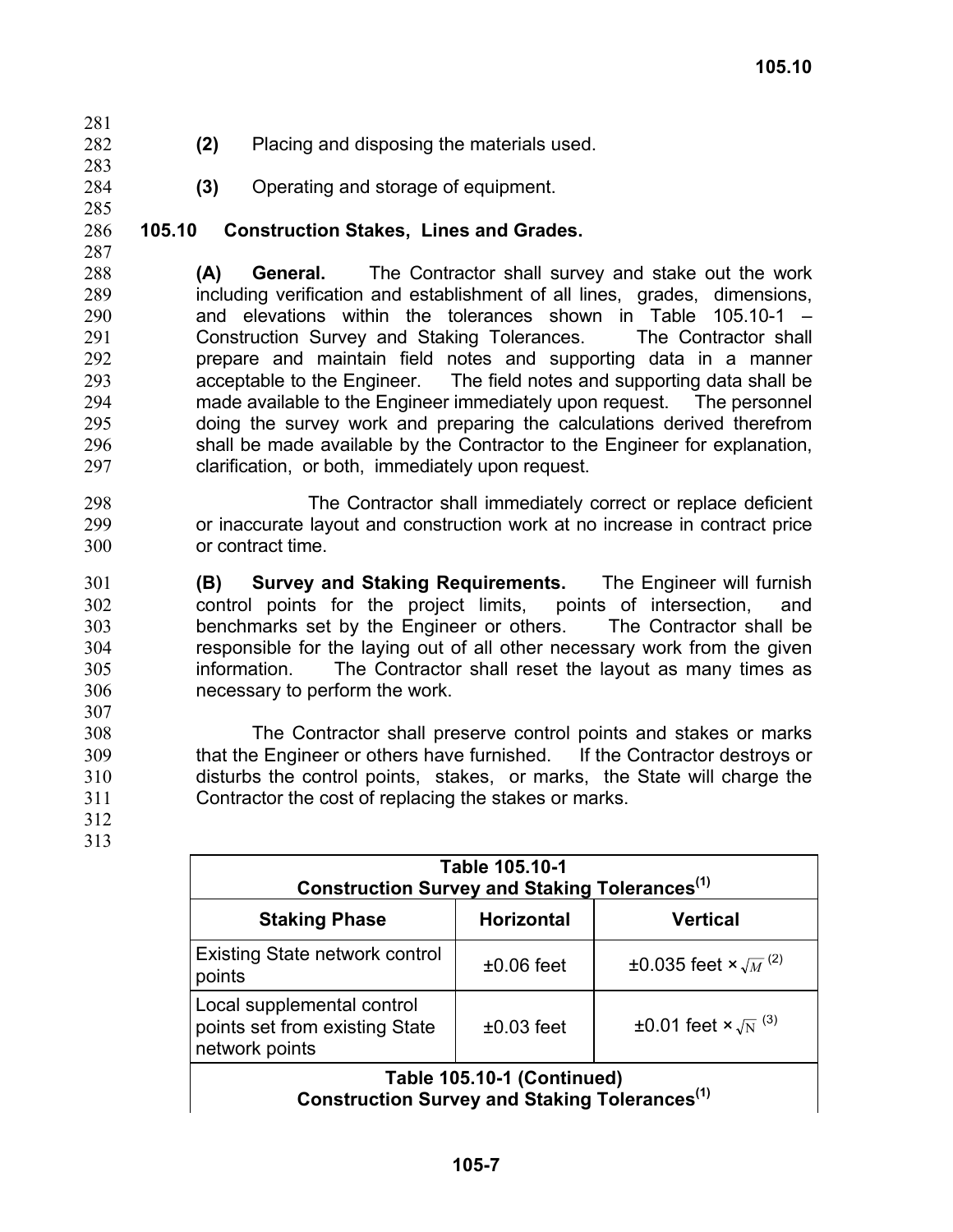| Centerline points $(4)$ — (PC),<br>(PT), (POT), and (POC)<br>including references | $±0.03$ feet             | $±0.03$ feet    |
|-----------------------------------------------------------------------------------|--------------------------|-----------------|
| Other centerline points                                                           | $±0.16$ feet             | $±0.16$ feet    |
| Cross-section points and<br>slope stakes $(5)$                                    | $±0.16$ feet             | $±0.16$ feet    |
| Slope stake references <sup>(5)</sup>                                             | $±0.16$ feet             | $±0.16$ feet    |
| Culverts, ditches, and minor<br>drainage structures                               | $±0.16$ feet             | $±0.06$ feet    |
| Retaining walls and curb and<br>gutter                                            | $±0.06$ feet             | $\pm 0.03$ feet |
| <b>Bridge substructures</b>                                                       | $\pm 0.03$ feet $^{(6)}$ | $±0.03$ feet    |
| <b>Bridge superstructures</b>                                                     | $\pm 0.03$ feet $^{(6)}$ | $\pm 0.03$ feet |
| Clearing and grubbing limits                                                      | $±2.00$ feet             |                 |
| Roadway subgrade finish<br>stakes $^{(7)(8)}$                                     | $±0.16$ feet             | $\pm 0.03$ feet |
| Roadway finish stakes (7) (8)                                                     | $±0.16$ feet             | $±0.03$ feet    |

(1) At 95% confidence level. Tolerances are relative to existing State network control points.

(2) M is the distance in miles.

- (3) N is the number of instrument setups.
- (4) Centerline points: PC point of curve, PT point of tangent, POT point on tangent, POC - point on curve.
- (5) Take the cross-sections normal to the centerline ±1 degree.
- (6) Bridge control is established as a local network and the tolerances are relative to that network.
- (7) Includes paved ditches.
- (8) Set stakes at the top of subgrade and the top of each aggregate course.

314

315 316 317 318 319 **105.11 Inspection of the Work and Materials.** Materials and each part or details of the work shall be subject to inspection by the Engineer. The Contractor shall furnish the Engineer information, assistance, and provide appropriate safeguards and equipment to allow a complete inspection to be made.

320

321 322 323 324 325 The Engineer may inspect the production, fabrication, and manufacture of materials and items that are to be incorporated into the work. The Contractor shall ensure that the producer, fabricator, and manufacturer provide access to the Engineer, without adjustment in contract price or contract time, at the source of such materials and items or at any other place such materials or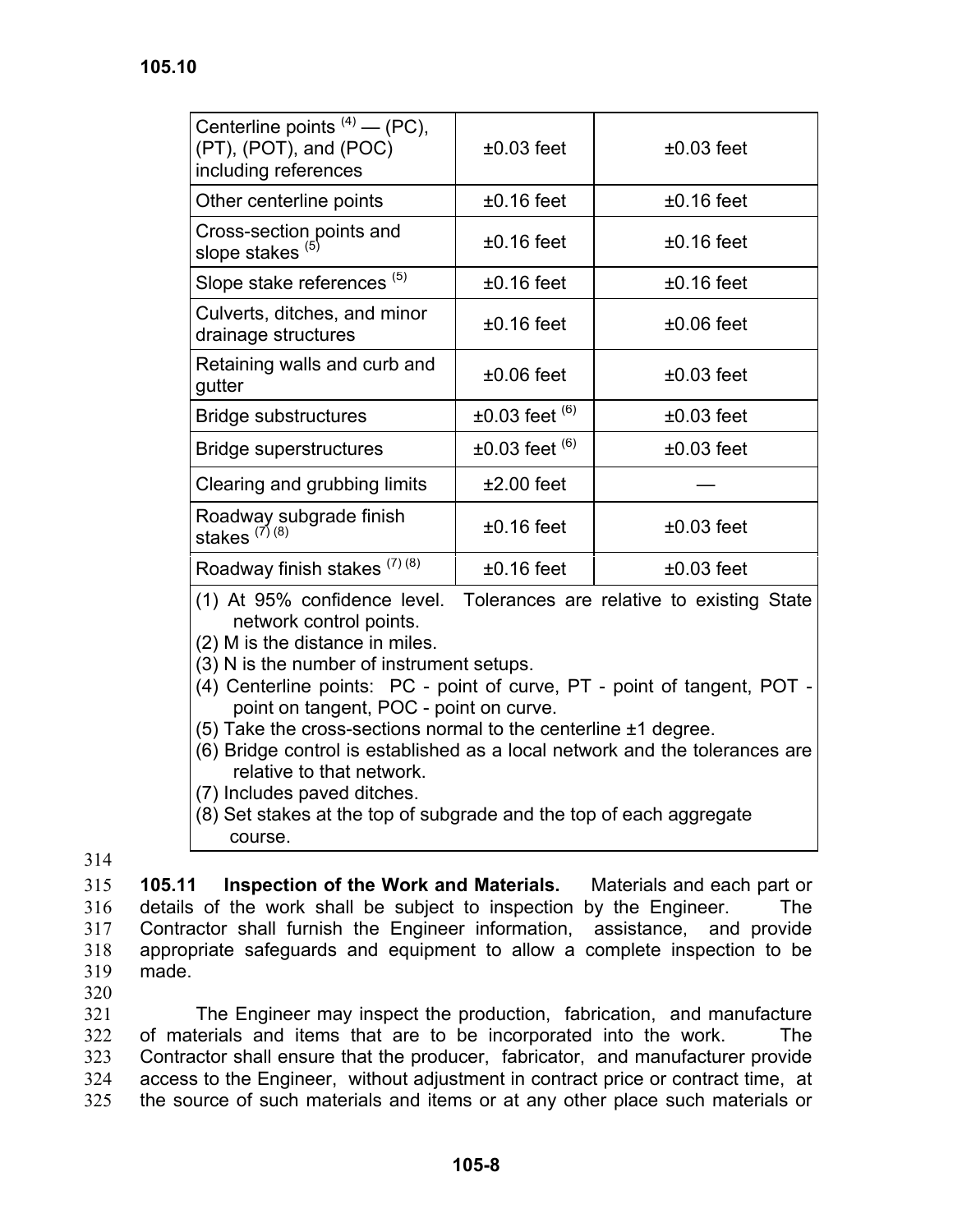items may be located before they are incorporated into the work. The Engineer will comply with safety procedures established by the facility. When any government agency or any utility company is to pay a portion of the cost of the work covered by this contract, they shall have the right to inspect the work. Such inspection shall not make that government or utility company a party to this contract. 326 327 328 329 330 331

332

333 334 335 336 337 338 For any inspection, the Contractor shall expose or uncover such portions of the work as requested by the Engineer. After inspection, the Contractor shall restore that portion of the work to the standard required by the contract. When the Engineer orders an inspection that is not considered a normal daily, pre-final or final inspection, that requires uncovering, damage to or destruction of work in place:

- 339 340 341 342 343 **(1)** If the exposed and inspected work conforms to the contract requirements, the State will reimburse the reasonable costs of exposing, inspecting and restoring the work, as extra work and extend contract time as appropriate.
- 345 346 347 **(2)** If the exposed and inspected work is non-conforming or otherwise non-acceptable, the costs and time relating to exposing, inspecting and restoring the work is not reimbursable.
- 348 349

350

344

**(3)** No reimbursement will be allowed for the costs and time of exposing, inspecting and restoring work that the Engineer had not been given reasonable opportunity to inspect before it was covered.

351 352

353 354 355 356 357 When the contract documents or a written directive from the Engineer requires that certain work not proceed until the Engineer is given notice and the opportunity to inspect, the Engineer may order the work done or materials used without the Engineer having been given notice and opportunity to inspect, to be removed and replaced at no increase in contract price or contract time.

358

359 360 361 362 363 Inspections are performed for the exclusive benefit of the State. The inspection of or the failure to inspect the work shall not relieve the Contractor of obligations to fulfill the contract as prescribed, to correct defective work, and to replace unsuitable or rejected materials regardless of whether payment for such work has been made.

364

365 366 367 368 369 **105.12 Removal of Non-Conforming and Unauthorized Work.** All work that does not conform to the requirements of the contract shall be remedied or removed and replaced by the Contractor at no increase in contract price, contract time, or both. No payment will be made for non-conforming work.

370 371 372 Any work done beyond the work limits shown on the drawings and specifications or established by the Engineer or any additional work done without written authority will be considered as unauthorized work. No payment will be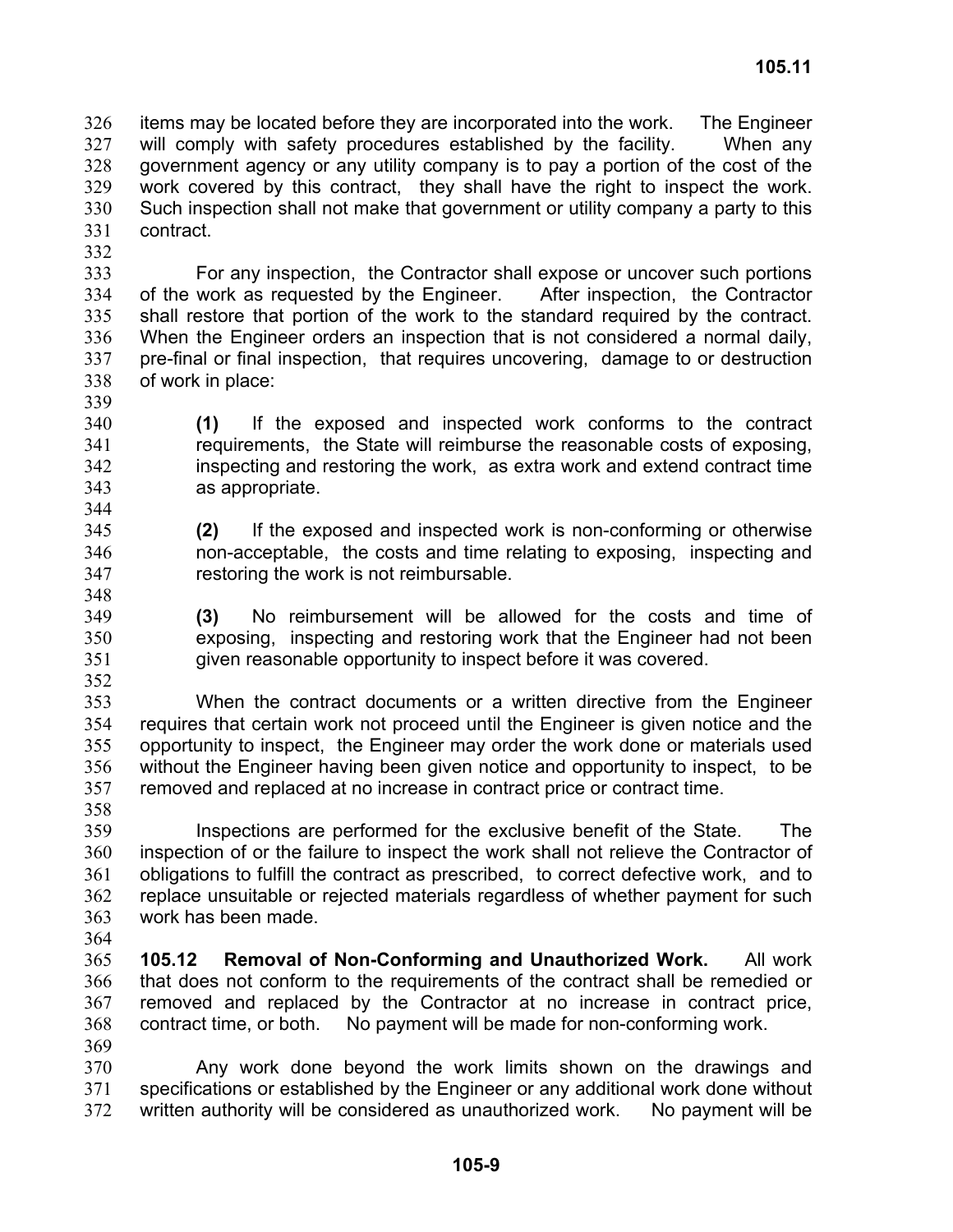made for unauthorized work. Unauthorized work may be ordered removed at no increase in contract price, contract time, or both. 373 374

375

376 377 378 379 380 381 382 383 384 385 386 387 The Engineer may require that the Contractor submit a schedule acceptable to the Engineer for the performance of corrective or remedial work at the convenience of the State. Should the Contractor fail to submit an acceptable schedule or fail to comply with the accepted schedule for performance of corrective or remedial work, or otherwise fail to comply with any order of the Engineer regarding remedial, corrective, removal and replacement work, the Engineer shall have the authority, in addition to all other remedies, provided by contract or law, to cause non-conforming work to be remedied or removed and replaced, and unauthorized work removed, by someone other than the Contractor. The Engineer may charge the Contractor the cost of such work, or deduct the costs from any monies due or to become due the Contractor, or combination thereof.

388

389 390 391 392 393 394 395 396 **105.13 Maintenance.** The Contractor shall maintain the work including the removal of all graffiti and defacement, until final acceptance of the project. If the Contractor fails to remedy unsatisfactory maintenance after receipt of a written directive from the Engineer, the Engineer shall have the authority , in addition to other remedies by law, to have such maintenance performed by someone other than the Contractor, to charge the Contractor for such maintenance or deduct the cost of such maintenance from monies due or become due to the Contractor.

## 398 **105.14 Storage and Handling of Materials and Equipment.**

399

397

400 401 402 403 404 405 406 407 408 409 410 **(A) Contractor's Responsibility.** The Contractor as part of the contract price shall provide all storage space. Materials shall be stored and handled to preserve their quality and fitness for the work. The Contractor shall locate stored materials so as to facilitate their prompt inspection by the Engineer. No State land outside the project limits may be used without authority granted by the State agency having jurisdiction over the site. Prior to final inspection, the Contractor at no increase in contract price or contract time shall restore all storage sites within the project limits to their pre-existing or to a different condition approved by the Engineer.

- 411 412 413 **(B) Permit.** Consistent with State law and subject to the application of the Contractor, the State shall issue a permit for storage of materials and equipment within the State highway right-of-way.
- 415 416 417 **(C) Designated Storage Area.** The Contractor may store materials and equipment only within the areas designated in the contract documents.

414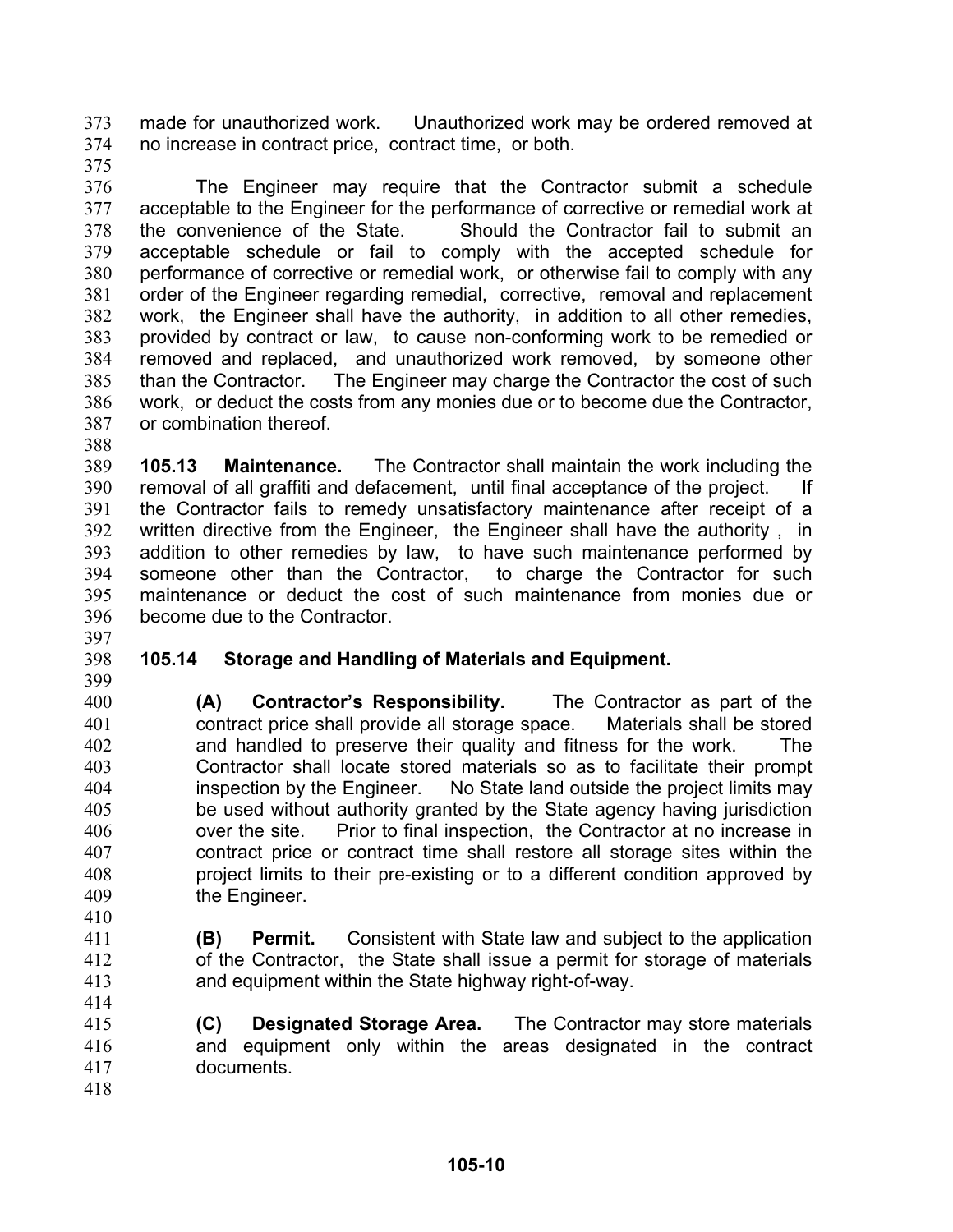**(D) No Designated Storage Area.** If no storage area is designated within the contract documents, materials and equipment may be stored anywhere within the State highway right-of-way, provided such storage and access to and from such site, within the sole discretion of the Engineer, does not create a public or traffic hazard or an impediment to the movement of traffic . 419 420 421 422 423 424

- 426 427 428 429 430 431 No State land outside the project limits may be used without authority granted by the State agency having jurisdiction over the site. Prior to final inspection, the Contractor at no increase in contract price or contract time shall restore all storage sites within the project limits to their pre-existing or to a different condition approved by the Engineer.
- 432 433 434 435 436 437 438 439 440 **(E) Contractor's Risk.** The Contractor assumes all risk of loss or damage to the stored materials and equipment within the State highway right-of-way. Storage of materials and equipment within the highway right-of-way is an element of the Contractor's "performance" as referred to in Subsection 107.14 – Responsibility fir Damage claims; Indemnity herein. The failure of the Engineer to deny the Contractor the opportunity to store materials and equipment at any particular location at any particular time shall not relieve the Contractor of the primary responsibility to avoid creating traffic and public safety hazards.
- 441

425

442 443 444 445 **105.15 Value Engineering Incentive Proposal.** On any contract in an amount greater than \$100,000, the Contractor shall be entitled to an equitable adjustment to share in cost savings resulting from the value engineering proposal, subject to the following conditions:

446

459

- 447 448 449 450 451 452 **(1)** A value engineering proposal must result in savings to the State by providing less costly items than those specified in the contract without impairing any of their essential functions and characteristics such as service life, reliability, substitutability, economy of operations, ease of maintenance, and necessary standardized features.
- 453 454 455 **(2)** A value engineering proposal shall not be deemed accepted until a change order has been issued establishing the proposed as part of the work;
- 456 457 458 **(3)** A value engineering proposal must be submitted in conformity with, and is subject to the terms and conditions of HAR §3-132.
- 460 **105.16 Subcontracts.**
- 461 462 463 464 465 **(A) Subcontract Requirements.** Nothing contained in the contract documents shall create a contractual relationship between the State and any subcontractor.
	- **105-11**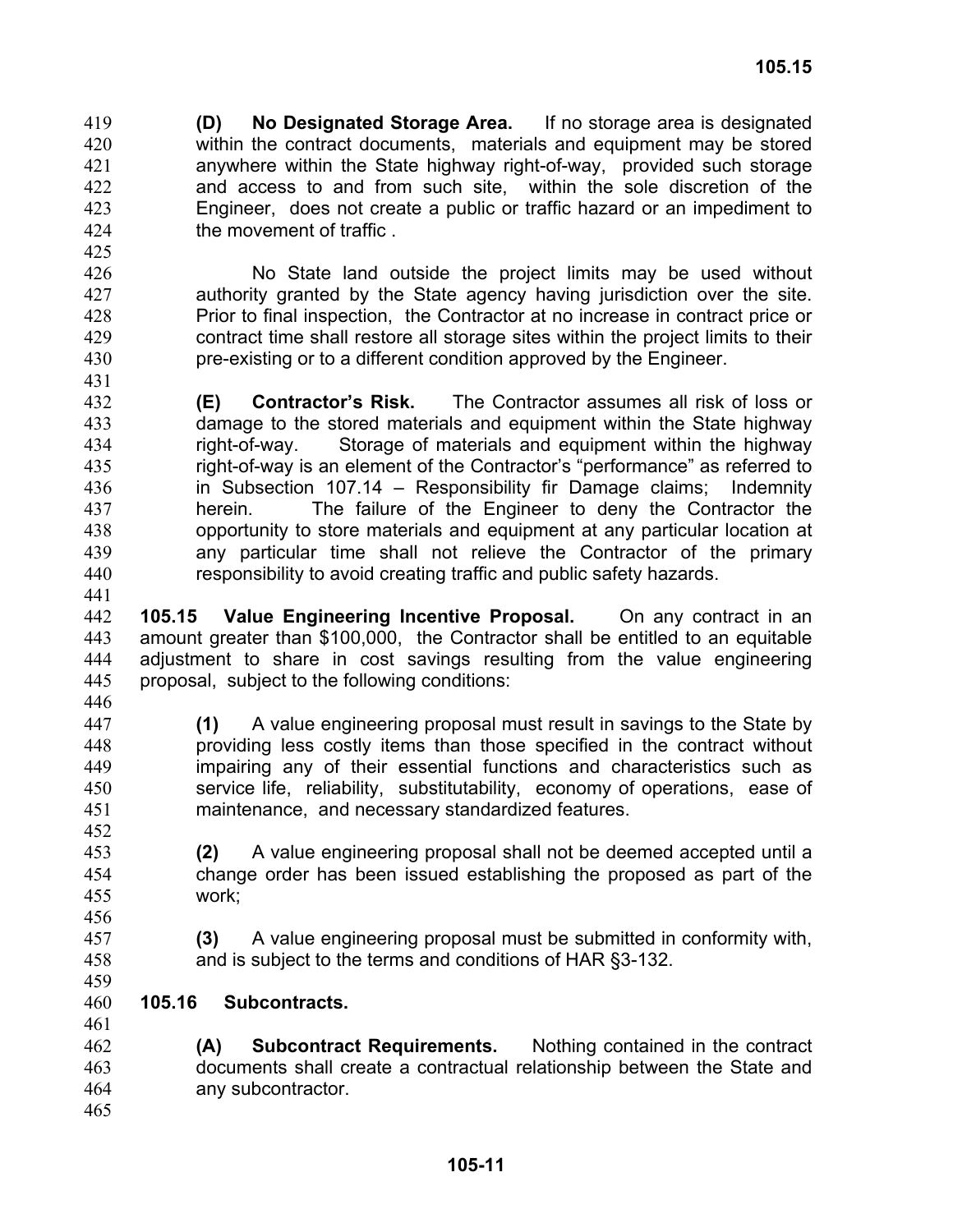469

473

481

484

- Subject to the provisions of HRS Chapter 103D-302, the Contractor may subcontract a portion of the work but the Contractor shall remain responsible for the work so subcontracted. 466 467 468
- 470 471 472 The Contractor shall not sublet, sell, transfer, assign, or otherwise dispose of any duty the Contractor may have pursuant to the contract without the written consent of the State.
- 474 475 476 477 478 479 480 The Contractor shall perform with his/her own organization work amounting to not less than 30 percent of the total contract cost, except that any items designated by the State in the contract as "specialty items". Where an entire item is subcontracted, the value of work subcontracted will be based on the contract item bid price. When a portion of an item is subcontracted, the value of work subcontracted will be estimated by the Engineer and be based on the cost of such portion of the contract items.
- 482 483 No subcontract shall release the Contractor of any liability under the contract and bonds.
- 485 486 487 488 489 490 491 492 **(B) Substituting Subcontractors.** Under HRS Chapter 103D-302, the Contractor is required to list the names of persons or firms to be engaged by the Contractor as a subcontractor or joint contractor in the performance of the contract. Contractors may enter into subcontracts only with subcontractors listed in the proposal or with non-listed joint contractors/subcontractors permitted under Subsection 102.05 – Preparation of Proposal. No subcontractor may be added or deleted. Substitutions will be allowed only if the subcontractor:
- 493 494 495

- **(1)** Fails, refuses or is unable to enter into a subcontract.
- **(2)** Becomes insolvent.
- **(3)** Has its Contractor's license suspended or revoked.
- **(4)** Has defaulted or has otherwise breached the subcontract in connection with the subcontracted work.
- **(5)** Or, is unable to comply with other requirements of law applicable to Contractors, subcontractors and public works projects.
- 507 508 509 510 Bids that do not comply with the above requirements may be accepted if acceptance is in the best interest of the State and the value of the work to be performed by the subcontractor or joint contractor is equal to or less than one percent of the total bid amount.
- 511